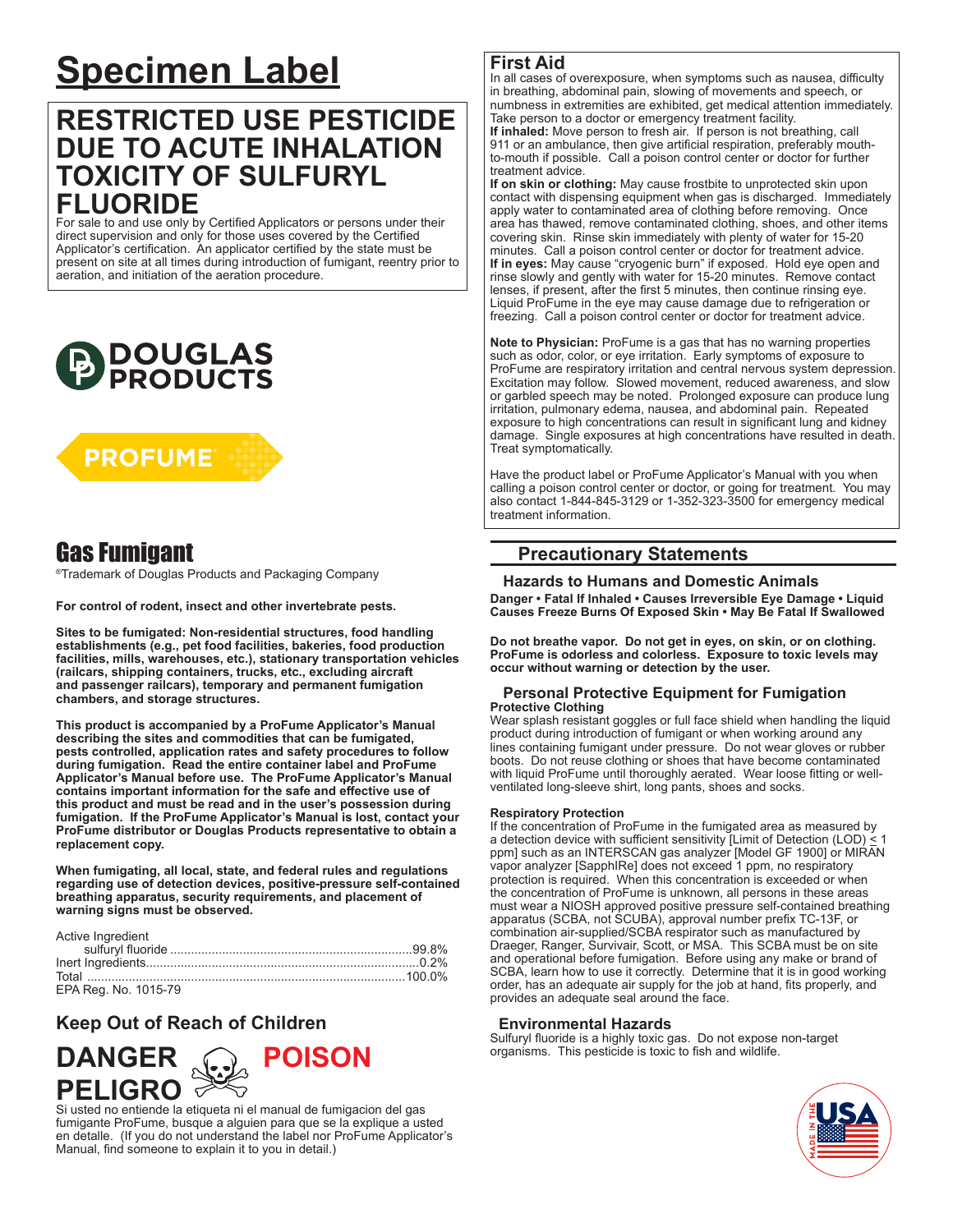#### **Physical or Chemical Hazards**

Sulfuryl fluoride is a colorless, odorless toxic gas. ProFume cylinders are under pressure and must not be stored near heat or open flame. Exposures to temperatures above 158°F will cause a fusible plug to melt and the contents will be released. Under high heat conditions (temperatures above 752°F), ProFume can decompose into sulfur dioxide (SO<sub>2</sub>), hydrofluoric acid (HF), and other decomposition products. Hydrofluoric acid is highly reactive and can corrode or damage many materials including metals, glass, ceramic finishes, fabrics, etc. Extinguish all flames including pilot lights of furnaces, hot water heaters, dryers, gas refrigerators, ranges, ovens, broilers, etc. Turn off or unplug all electrical heating elements such as those in heaters, dryers, etc., that represent a reasonable risk of a heat source that is at or near 752°F. Shut off automatic switch controls for appliances and lighting systems that will be included in the space to be fumigated. Contact your local gas company to determine what procedures should be followed in your area for shutting off natural gas or propane service. Gas service should be shut off at the main service valve. Sulfuryl fluoride can react with strong bases such as some photo developing solutions.

ProFume cylinders must never be transported by aircraft under any circumstance.

#### **Refer to the ProFume Applicator's Manual for additional precautionary information and Directions for Use.**

**Notice:** Read the entire label. Use only according to label directions. **Before using this product, read Warranty Disclaimer, Inherent Risks of Use and Limitation of Remedies elsewhere on the label. If terms are unacceptable, return at once unopened.**

In case of emergency endangering health or the environment involving this product, call 1-844-845-3129 or 1-352-323-3500.

Agricultural Chemical: Do not ship or store with food, feeds, drugs or clothing.

#### **Directions for Use**

It is a violation of Federal law to use this product in a manner inconsistent with its labeling.

Read all Directions for Use carefully before applying.

## **Storage and Handling**

Do not contaminate water, food, or feed by storage.

**Cylinder Storage:** Storing indoors in occupied areas in buildings is **not** recommended. Store in an adequately dry, cool, well ventilated secured and locked area. Post as a pesticide storage area. All cylinders (full, partially full, or empty) should be stored in an upright (vertical) position with safety caps and protective bonnets securely in place. Secure ProFume cylinders to prevent being knocked over during storage, transport, weighing, and fumigant release. Secure in a manner that does not deface the label. Various state and local authorities may regulate the storage of ProFume. Be certain to check with the appropriate authorities in your area.

If cylinders are stored in an enclosed area without proper ventilation, the area must be tested for leaks using an Interscan or Miran analyzer, or similar device of sufficient sensitivity, so persons entering or working in the general area will not be exposed to concentrations of ProFume >1 ppm. Contact your state and local authorities for additional guidelines.

**Transportation of Cylinders:** Transport cylinders capped and secured in an upright position. On public roads, transport securely only in an upright position. During transport, special care must be taken to prevent rough handling or mechanical shock such as dropping, bumping, dragging, or sliding. Also, dip tubes can be broken due to sharp blows and shocks if the cylinder is on its side. Never transport unsecured cylinders without preventing their excessive movement. Never suspend or lift cylinders by the valve. Loose cylinders can become airborne and cause significant damage in an accident.

Do not transport cylinders in closed vehicles where the same common airspace is occupied by personnel. Never transport ProFume cylinder by aircraft.

Do not remove valve protection bonnet and safety cap until immediately before use. Replace safety cap and valve protection bonnet when cylinder is not in use.

When cylinder is empty, fully close the valve, and replace the safety cap and protection bonnet before returning to the Profume distributor and subsequent supplier. Only Douglas Products is authorized to refill cylinders. Do not use cylinders for any other purpose.

## **Storage and Handling (cont.)**

**Leak Procedures:** Evacuate immediate area of leak. Use a NIOSH approved positive pressure self-contained breathing apparatus (SCBA, not SCUBA) or combination air-supplied/SCBA respirator, such as manufactured by Draeger, Ranger, Survivair, Scott, or MSA, for entry into affected areas to correct problem. Move leaking or damaged cylinder outdoors or to an isolated location, observing strict safety precautions. Work upwind if possible. Do not permit entry into leakage area by unprotected persons until concentration of fumigant is determined to be 1 part per million (ppm) or less, as determined by a detection device with sufficient sensitivity such as an INTERSCAN gas analyzer [Model: GF 1900] or MIRAN vapor analyzer [SapphIRe].

**Pesticide Disposal**: Promptly return all empty cylinders to the supplier of ProFume. All unused or unwanted partially used cylinders must be returned to the supplier of ProFume. Follow proper cylinder handling directions above. Supplier must return all cylinders to Douglas Products and Packaging, Pittsburg, California facility.

Pesticide wastes are toxic. Improper disposal of excess pesticides is a violation of Federal law. If these wastes cannot be disposed of by use according to label instructions, consult your State Pesticide or Environmental Control Agency or Hazardous Waste office nearest your location.

## **General Information**

#### Restricted Use Pesticide

Carefully read the container label and ProFume® gas fumigant Applicator's Manual before using this product. Do not use this product without the Fumiguide® Program for ProFume. The ProFume Fumiguide is a computer program available to calculate safe and effective levels of ProFume for fumigating structures and commodities. Never allow untrained individuals to use ProFume.

#### **Prior to fumigation, read the Applicator's Manual carefully. Notify appropriate owners, employees, and/or operators at the facility where the fumigation will occur, and provide relevant safety and health information to local fire and rescue officials for use in the event of an emergency.**

Do not connect cylinders to introduction equipment until all fumigation warning signs have been posted and the space to be fumigated is clear of people, non-target animals and secured.

#### **Compressed Gas Hazards**

The release of high pressure fumigant can be forceful and there is potential for personal injury. Care must be exercised when fumigating, especially tarped commodities, so that the fumigant is not released too rapidly and "balloons" the tarp off of the restraining sand or water snakes. A fog-out can also occur if the fumigant is released too rapidly, cooling the air temperature below the dew point. This is avoided by following the instructions in the ProFume Applicator's Manual.

The rapid discharge of ProFume through introduction equipment will result in cooling parts of the equipment and the cylinders. Contact with the cooled equipment can cause frostbite.

ProFume is a highly hazardous material and should be used only by individuals knowledgeable of its chemical hazards and trained in the use of required respiratory equipment, detection devices, emergency procedures, and proper use.

Two persons trained in the use of this product, at least one being an applicator certified by the state, must be present on site at all times during introduction of the fumigant, reentry prior to aeration, initiation of the aeration procedure, and when testing for reentry after aeration (if aerated in an enclosed space).

#### **After fumigation, it is essential no occupant reenter the fumigated space until the fumigant has been aerated and the space has been fully tested and cleared for reentry.**

Only a detection device of sufficient sensitivity (LOD <1 ppm), such as the INTERSCAN gas analyzer [Model GF 1900] or MIRAN vapor analyzer [SapphIRe], can be used to confirm a concentration of ProFume of 1 ppm or less. The Interscan gas analyzer GF 1900 must be calibrated within one month prior to use as a detection device. All other approved detection devices must be calibrated according to manufacturer recommendations. The concentration of ProFume must be monitored throughout the structure in the breathing zone. The structure or enclosure must remain posted for fumigation until cleared for reentry.